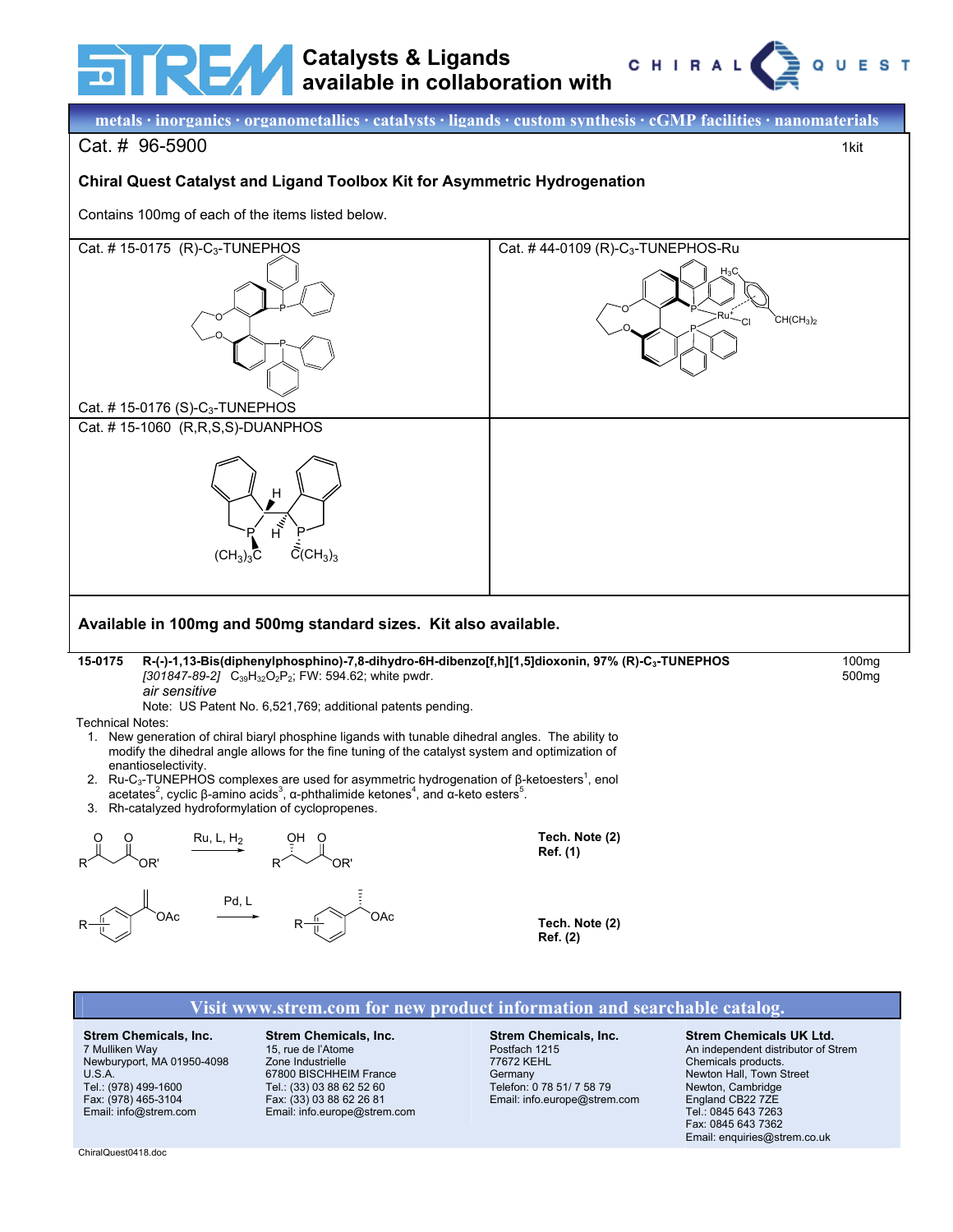|         | 15-0175 R-(-)-1,13-Bis(diphenylphosphino)-7,8-dihydro-6H-dibenzo[f,h][1,5]dioxonin, 97% (R)-C <sub>3</sub> -TUNEPHOS |
|---------|----------------------------------------------------------------------------------------------------------------------|
| (cont.) | [301847-89-2]                                                                                                        |

|                                                                               | Rh, L<br>$H2$ , CO                                                                                                                                                                                     | $R^3$<br>сно                                                                  |                                                                                                                                                                                                      | Tech. Note (3)<br>Ref. (6)                                                                                                                                                                                                                               |                            |                                        |
|-------------------------------------------------------------------------------|--------------------------------------------------------------------------------------------------------------------------------------------------------------------------------------------------------|-------------------------------------------------------------------------------|------------------------------------------------------------------------------------------------------------------------------------------------------------------------------------------------------|----------------------------------------------------------------------------------------------------------------------------------------------------------------------------------------------------------------------------------------------------------|----------------------------|----------------------------------------|
| References:<br>2. Org. Lett., 2002, 4, 4495.<br>5. Synlett., 2006, 126, 1169. | 1. J. Org. Chem., 2000, 65, 6223.<br>3. J. Am. Chem. Soc., 2003, 125, 9570.<br>4. J. Am. Chem. Soc., 2004, 126, 1626.<br>6. J. Am. Chem. Soc., 2008, 130, 13804.                                       |                                                                               |                                                                                                                                                                                                      |                                                                                                                                                                                                                                                          |                            |                                        |
| 15-0176                                                                       | [486429-99-6] C <sub>39</sub> H <sub>32</sub> O <sub>2</sub> P <sub>2</sub> ; FW: 594.62; white pwdr.                                                                                                  |                                                                               |                                                                                                                                                                                                      | (S)-(+)-1,13-Bis(diphenylphosphino)-7,8-dihydro-6H-dibenzo[f,h][1,5]dioxonin, 95% (S)-C <sub>3</sub> -TUNEPHOS                                                                                                                                           |                            | 100 <sub>mg</sub><br>500 <sub>mg</sub> |
|                                                                               | air sensitive                                                                                                                                                                                          |                                                                               |                                                                                                                                                                                                      |                                                                                                                                                                                                                                                          |                            |                                        |
| Technical Note:                                                               | Note: US Patent No. 6,521,769; additional patents pending.                                                                                                                                             |                                                                               |                                                                                                                                                                                                      |                                                                                                                                                                                                                                                          |                            |                                        |
| 1. See 15-0175.                                                               |                                                                                                                                                                                                        |                                                                               |                                                                                                                                                                                                      |                                                                                                                                                                                                                                                          |                            |                                        |
| 15-1060<br><b>Technical Notes:</b>                                            | (R,R,S,S)-DUANPHOS [528814-26-8]<br>C <sub>24</sub> H <sub>32</sub> P <sub>2</sub> ; FW: 382.46; white xtl.; [ $\alpha$ ] <sub>D</sub> +19.5<br>air sensitive<br>Note: Patent pending, PCT/US02/35788. |                                                                               | (1R,1'R,2S,2'S)-(+)-2,2'-Di-t-butyl-2,3,2',3'-tetrahydro-1,1'-bi-1H-isophosphindole, min. 98%<br>enantioselectivities and reactivities for the hydrogenation of a variety of functionalized olefins. | 1. As a highly electron-donating and conformationally rigid ligand, the rhodium complex of DuanPhos has exhibited remarkably high<br>2. Rhodium/DUANPHOS catalyst used in the synthesis of 2-trifluoromethyl lactic acid by asymmetric hydroformylation. |                            | 100 <sub>mq</sub><br>500 <sub>mg</sub> |
|                                                                               |                                                                                                                                                                                                        | Rh-duanphos complex<br>MeOH, $K_2CO_3$ , H <sub>2</sub> (10 bar), 50° C<br>Ar | vields $>90\%$<br>up to $>99\%$ ee                                                                                                                                                                   |                                                                                                                                                                                                                                                          | Tech. Note (1)<br>Ref. (1) |                                        |
| $F_3C$<br>OAc                                                                 | $CO/H2$ (P, 1:1)<br>$Rh(acac)(CO)_2$ , ligand $F_3C$ <sub>//</sub><br>PhCH <sub>3</sub>                                                                                                                | СНО<br>Me                                                                     | 1) NaClO <sub>2</sub> , NaH <sub>2</sub> PO <sub>4</sub><br>2-methyl-2-butane, THF<br>t-BuOH, H <sub>2</sub> O, rt, 10 h<br>2) NaOH, $3 h$ , then $H^+$<br>3) crystallization                        | соон<br>Me <sup>®</sup>                                                                                                                                                                                                                                  | Tech. Note (2)<br>Ref. (2) |                                        |
| References:                                                                   | 1. Angew. Chem. Int. Ed., 2005, 44, 1687.<br>2. J. Org. Chem., 2013, 78, 3429.                                                                                                                         |                                                                               |                                                                                                                                                                                                      |                                                                                                                                                                                                                                                          |                            |                                        |

## **Visit www.strem.com for new product information and searchable catalog.**

**Strem Chemicals, Inc.** 7 Mulliken Way Newburyport, MA 01950-4098 U.S.A. Tel.: (978) 499-1600 Fax: (978) 465-3104 Email: info@strem.com

#### **Strem Chemicals, Inc.** 15, rue de l'Atome Zone Industrielle 67800 BISCHHEIM France

Tel.: (33) 03 88 62 52 60 Fax: (33) 03 88 62 26 81 Email: info.europe@strem.com **Strem Chemicals, Inc.** Postfach 1215 77672 KEHL **Germany** Telefon: 0 78 51/ 7 58 79 Email: info.europe@strem.com

#### **Strem Chemicals UK Ltd.**

An independent distributor of Strem Chemicals products. Newton Hall, Town Street Newton, Cambridge England CB22 7ZE Tel.: 0845 643 7263 Fax: 0845 643 7362 Email: enquiries@strem.co.uk